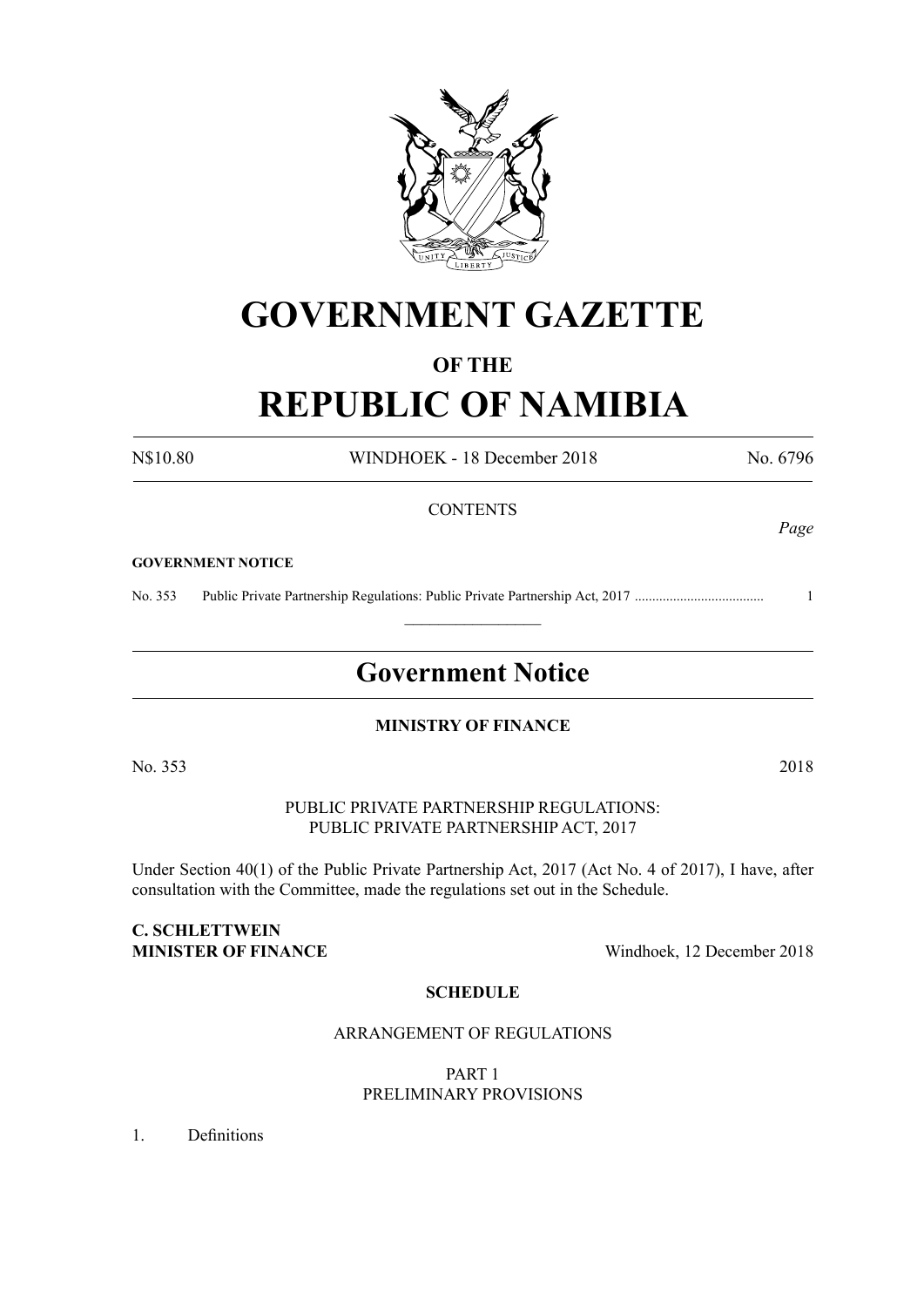## PART 2

## PUBLIC PRIVATE PARTNERSHIP COMMITTEE

- 2. Reporting to Minister
- 3. Disclosure of interest by accounting officer

## PART 3

## PUBLIC PRIVATE PARTNERSHIP PROJECT INITIATION

- 4. Unsolicited proposals
- 5. Appointment of project officer
- 6. Appointment of transaction advisor

#### PART 4 FEASIBILITY ASSESSMENT

- 7. Feasibility assessment
- 8. Management of contingent liabilities
- 9. Revenue sharing or revenue support mechanisms

## PART 5

## PUBLIC PRIVATE PARTNERSHIP PROJECT PROCUREMENT

- 10. Developing the procurement plan
- 11. Constitution of procurement committee
- 12. Form of communication in procurement documents
- 13. Publication of advertisement or notification of procurement documents
- 14. Preparation of the request for qualification
- 15. Contents of request for qualification
- 16. Number of applications
- 17. Qualifying criteria for evaluation of request for qualification application
- 18. Content of request for proposal
- 19. Evaluation criteria for proposals
- 20. Eligibility of bidders
- 21. Disqualification of bidders
- 22. Conflict of interest
- 23. Security deposit for bidders
- 24. Acceptance or rejection of bids
- 25. Pre-submission meeting
- 26. Manner, place and due date for submission of bids
- 27. Confidentiality
- 28. Record of tender proceedings
- 29. Treatment of sole bid
- 30. Treatment of speculative bids
- 31. Data room

#### PART 6

## PROJECT IMPLEMENTATION

- 32. Site visit
- 33. Functions and responsibilities of management team
- 34. Disqualification for appointment as a member of the management team
- 35. Appointment of independent expert
- 36. Exit strategy for continued service delivery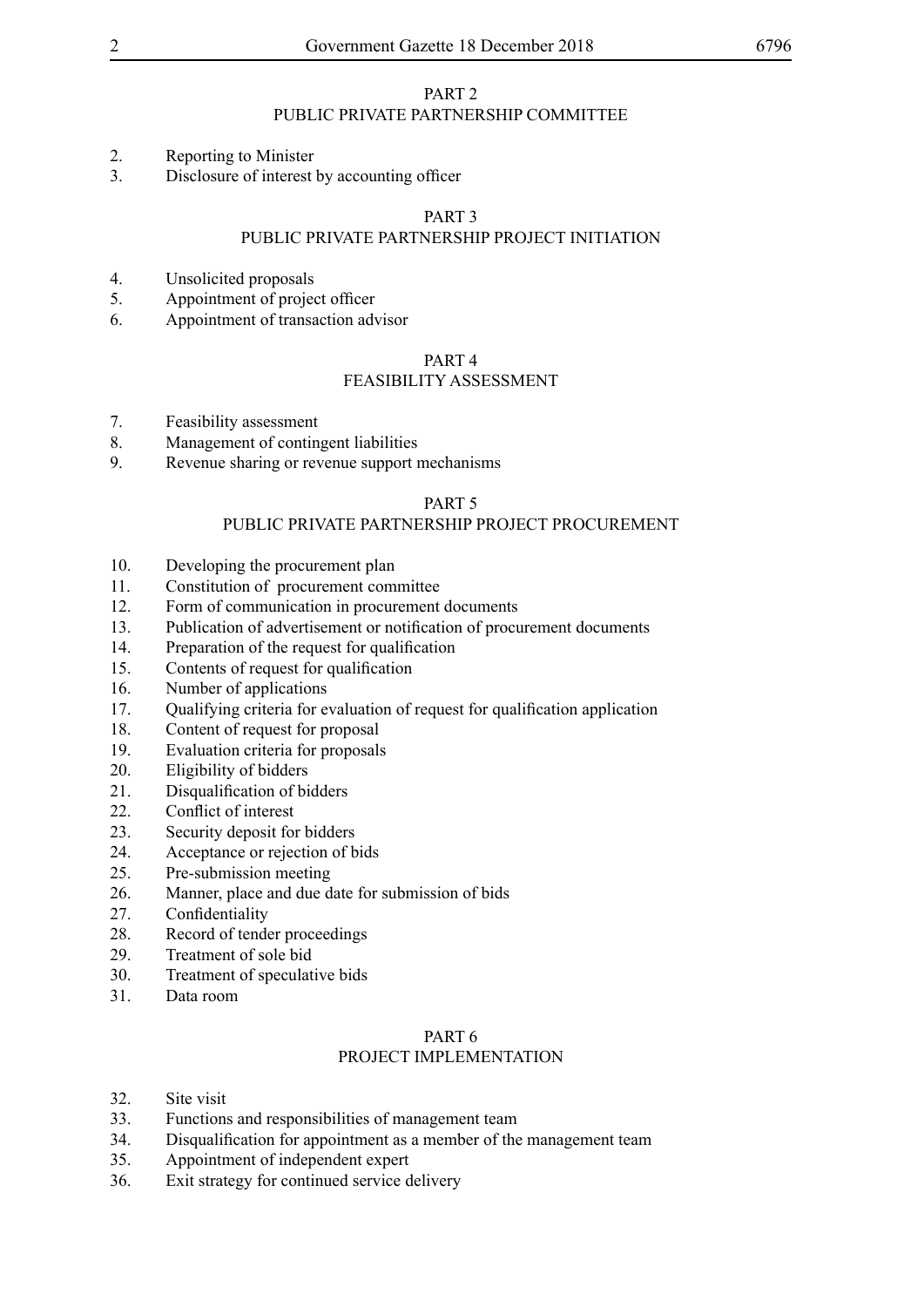## PART 1 PRELIMINARY PROVISIONS

## **Definitions**

**1.** In these regulations a word or expression to which a meaning has been assigned in the Act has that meaning and unless the context indicates otherwise -

"bid security" means the specified acceptable security furnished by the private party to the public entity to ensure performance of any obligation under the request for proposal;

"concession period" means the period beginning from the date of appointment of the private entity to the date of termination of the public private partnership agreement;

"independent expert" means the independent expert referred to in regulation 35;

"performance security" means the specified acceptable security furnished by the private entity to the public entity for the performance of its obligations under the public private partnership agreement;

"procurement documents" means the request for qualification, request for proposals, draft public private partnership agreement and any additional document furnished by the public entity in respect of the process of pre-qualification or selection of a private entity for a public private partnership project;

"the Act" means the Public Private Partnership Act, 2017 (Act No. 4 of 2017); and

"unsolicited proposal" means a proposal made by a private party to undertake a public private partnership project submitted at the initiative of the private party.

## PART 2

## PUBLIC PRIVATE PARTNERSHIP COMMITTEE

## **Reporting to Minister**

**2.** Not later than one month after the end of each quarter the Committee must submit to the Minister a report relating to the quarter and the report must contain -

- (a) particulars of all activities of the Committee during the quarter under review; and
- (b) other information as the Minister may require or as may be required under the Act.

## **Disclosure of interest by accounting officer**

**3.** (1) The accounting officer may not have direct or indirect interest in public private partnership projects that a public entity is intending to implement.

(2) The accounting officer must disclose to the Committee any direct or indirect interest he or she has or may have in a public private partnership project the public entity is intending to implement before any decision is taken by the public entity.

(3) The Committee must keep or cause to be kept a record of disclosures made in terms of subregulation (2).

(4) The accounting officer who made a disclosure of interest as contemplated in subregulation (2) may not participate in decision making processes with respect to that public private partnership project.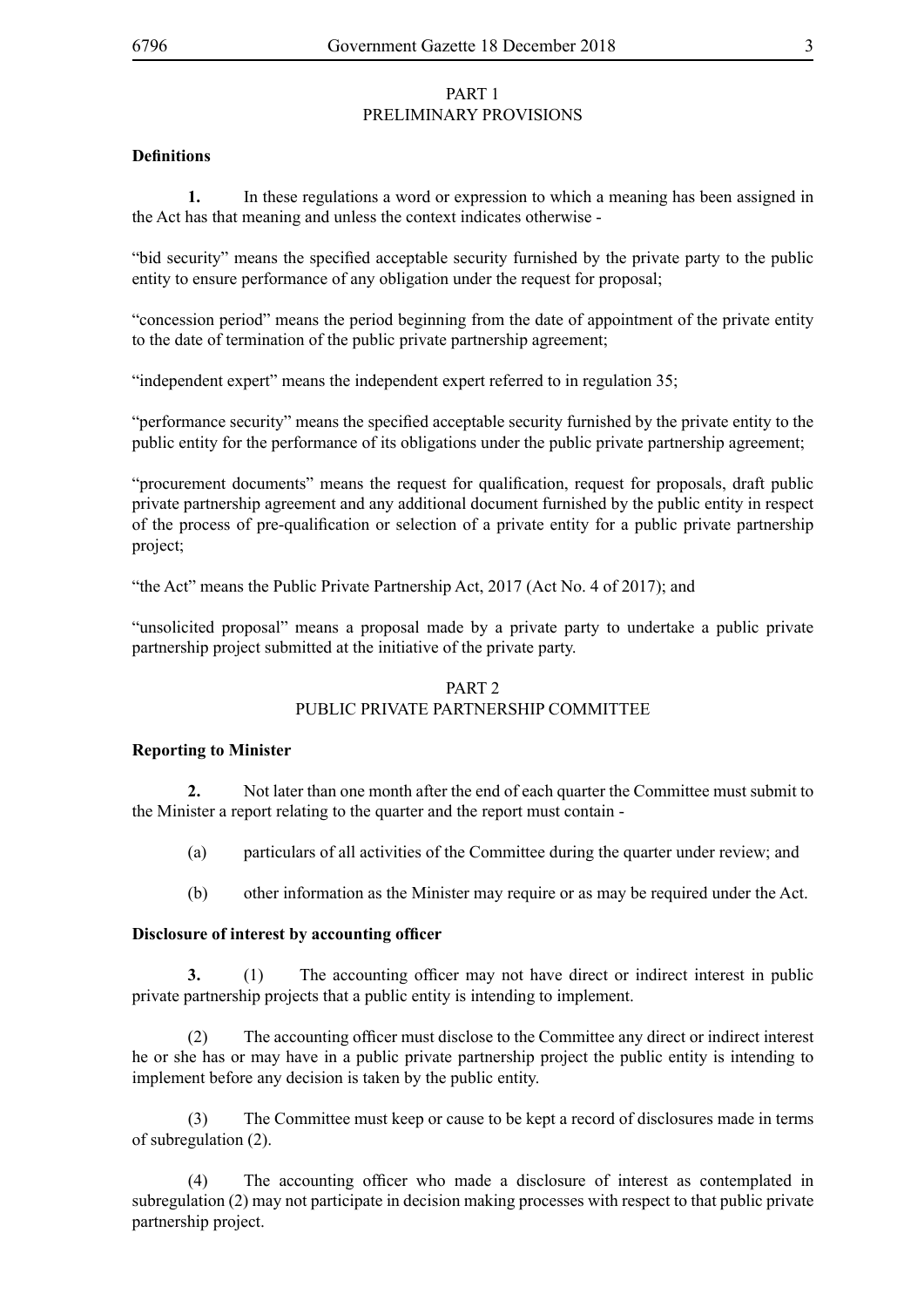## PART 3 PUBLIC PRIVATE PARTNERSHIP PROJECT INITIATION

## **Unsolicited proposals**

**4.** (1) A public entity may consider unsolicited project proposals by taking into consideration whether the proposed scale and scope of the project is in line with the mandate of the public entity.

(2) If the public entity finds merit in an unsolicited proposal, the accounting officer may register the project in terms of section 16 of the Act.

## **Appointment of project officer**

**5.** (1) The public entity must appoint a project officer from within its establishment who will be responsible for the preparation and procurement of the public private partnership project.

- (2) The project officer is responsible for -
- (a) analysing and maintaining all documentation related to the public private partnership project;
- (b) defining the objective of the public private partnership project;
- (c) undertaking and documenting consultations with stakeholders for the identification of the public private partnership project;
- (d) establishing the suitability of a project for public private partnership and determining the value for money of the project;
- (e) assessing payment for the public private partnership project and establishing its affordability for the public entity and end users;
- (f) developing the structure of the public private partnership project;
- (g) undertaking the processes for appointment of a transaction advisor, if required;
- (h) undertaking the appointment of a legal advisor, if required;
- (i) planning, budgeting and implementing feasibility assessment and procurement process;
- (j) obtaining necessary approvals from relevant authorities for developing the public private partnership project;
- (k) efficiently managing all key activities related to the development and procurement of the public private partnership project, on behalf of the public entity; and
- (l) supporting the management team, as a member in an efficient implementation after the issue of award of project to the preferred bidder.

## **Appointment of transaction advisor**

**6.** (1) As contemplated in section 16(2)(b) of the Act the public entity may appoint a transaction advisor to -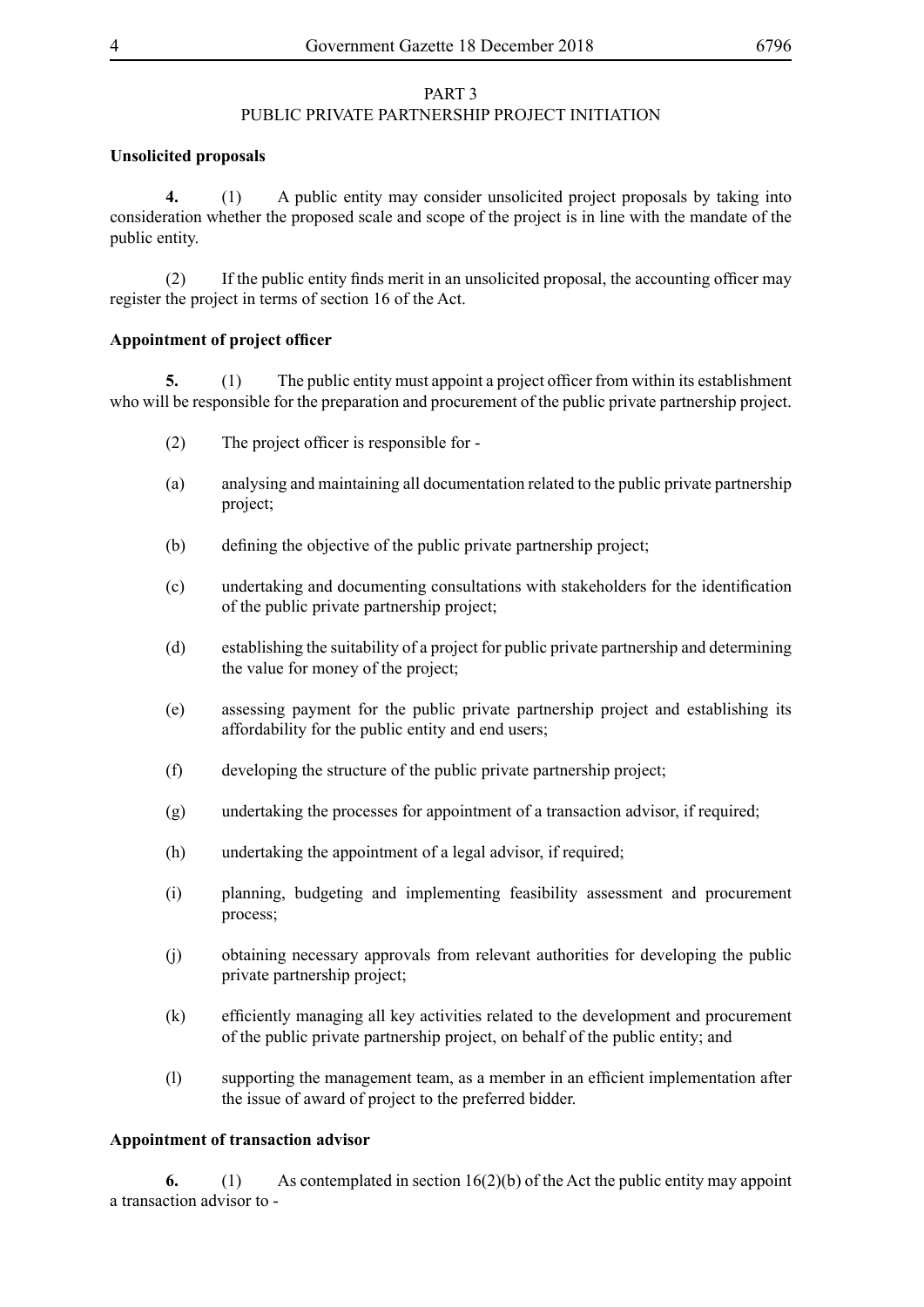- (a) prepare a feasibility assessment;
- (b) prepare a public private partnership agreement; and
- (c) assist and advise the public entity on matters relating to the procurement, management and implementation of the public private partnership project.

(2) Before appointing a transaction advisor the public entity must prepare a procurement plan for transaction advisory services and that plan must cover the -

- (a) duration of the transaction advisory services;
- (b) terms of reference of the transaction advisory services;
- (c) milestones and schedule of the transaction advisory services;
- (d) skills, expertise and knowledge needed from each transaction advisor;
- (e) estimated budget for the transaction advisory services;
- (f) objective and transparent criteria for selection of transaction advisors;
- (g) procurement schedule for transaction advisory services; and
- (h) other matters concerning the procurement of transaction advisory services.

## PART 4 FEASIBILITY ASSESSMENT

#### **Feasibility assessment**

**7.** (1) The feasibility assessment for the public private partnership project in terms of section 17 of the Act must include but is not limited to the following -

- (a) market assessment to assess the need for and appropriate scope of the project, containing a needs analysis, options analysis and demand forecast;
- (b) technical feasibility and technical parameters based on the market analysis including specifications of required facilities and detailed project costing;
- (c) legal analysis to assess the impact of the applicable laws;
- (d) preliminary social and environmental feasibility, including the requirements for environmental and social impact assessments and for the associated mitigations;
- (e) project structuring in terms of the recommended public private partnership mode;
- (f) financial analysis incorporating a projected revenue structure, financial viability and affordability of the public private partnership project for the public entity and the end users and assessing any need for financial support from the public sector through the government budget or otherwise;
- (g) risk assessment of the public private partnership project, involving the identification of risk and allocation of risk to the party that is best able to manage each risk;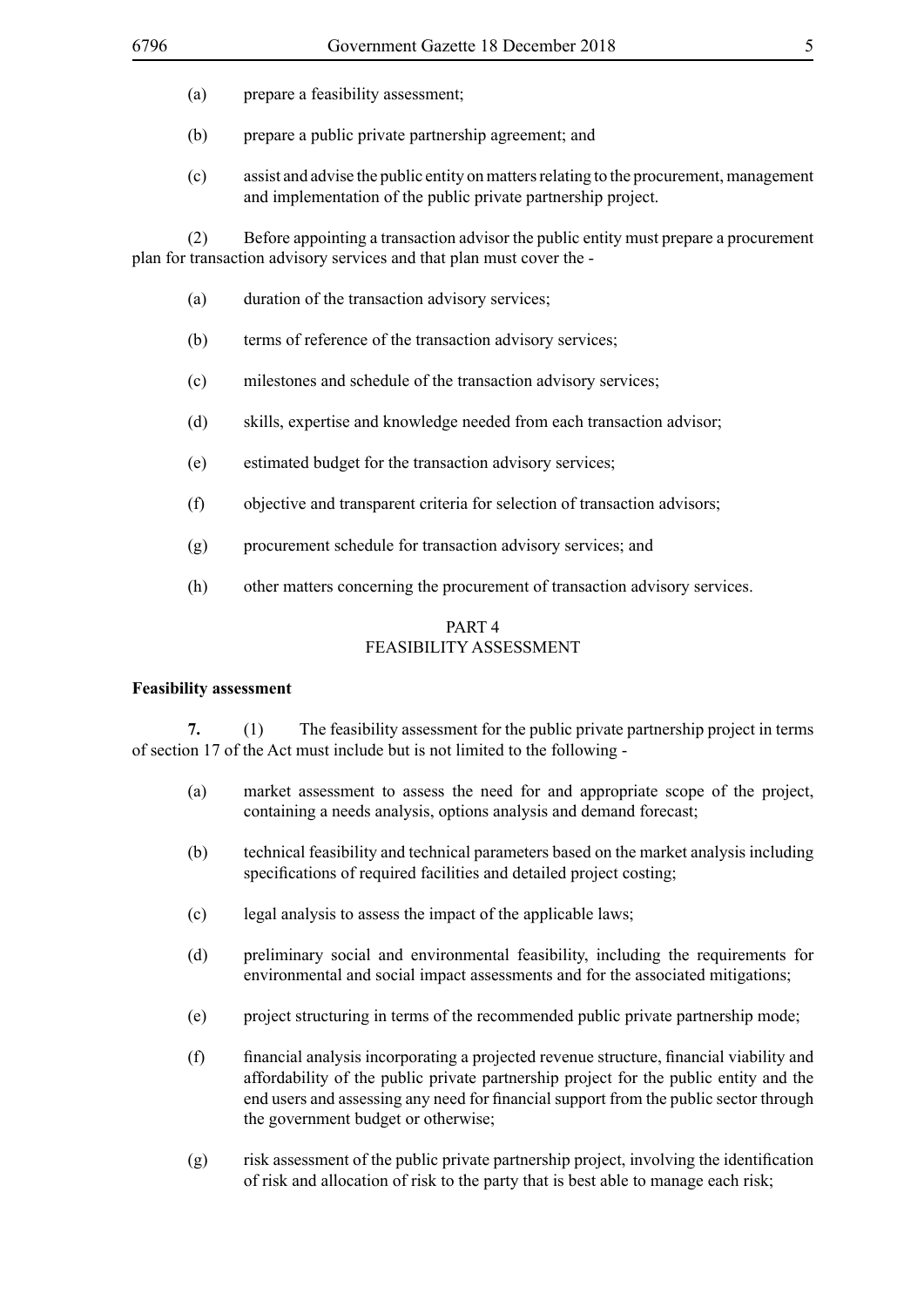- (h) a quantification of the potential contingent liabilities that the public entity may have to incur over the project cycle;
- (i) value for money analysis, for evaluating the suitability for implementing a project on a public private partnership basis; and
- (j) project implementation schedule, including an outline of the proposed public private partnership procurement and award process through to the pre-construction, construction and operation phases of the project.

(2) The feasibility assessment for the public private partnership must give consideration to the lifecycle costs and revenues from the public private partnership project as it establishes the sustainability of the public private partnership project throughout the concession period.

## **Management of contingent liabilities**

**8.** (1) The public entity must at the time of the feasibility assessment, analyse various scenarios and assess the maximum adverse impact that could arise on account of contingent liabilities for the public entity.

(2) The public entity must satisfy itself that possible negative financial impact is not financially debilitating to it and that it is able to manage the outcomes should they materialise.

(3) The analysis of contingent liabilities contemplated in subregulation (1) and (2) must be submitted to the Committee as a standalone note in addition to the feasibility assessment.

(4) The public entity must record in its annual report the current estimate of all guarantees and assessed contingent liabilities of the public entity with respect to public private partnership projects.

#### **Revenue sharing or revenue support mechanisms**

**9.** (1) During the feasibility assessment the public entity must assess the need to provide revenue sharing or revenue support for the public private partnership project.

- (2) The public entity must ensure that -
- (a) the revenue sharing and support mechanism compensates the private entity for risks allocated to the private entity under the public private partnership agreement and does not curtail private efficiency; and
- (b) in the case of provision of a public service, the public entity must structure the revenue sharing and support mechanism while ensuring that the end users pay reasonable and affordable tariffs for the service.

#### PART 5 PUBLIC PRIVATE PARTNERSHIP PROJECT PROCUREMENT

## **Developing the procurement plan**

**10.** (1) The project officer must develop and submit to the procurement committee a procurement plan for the tender proceedings which -

(a) defines each stage of the tender proceedings in accordance with the procurement method selected; and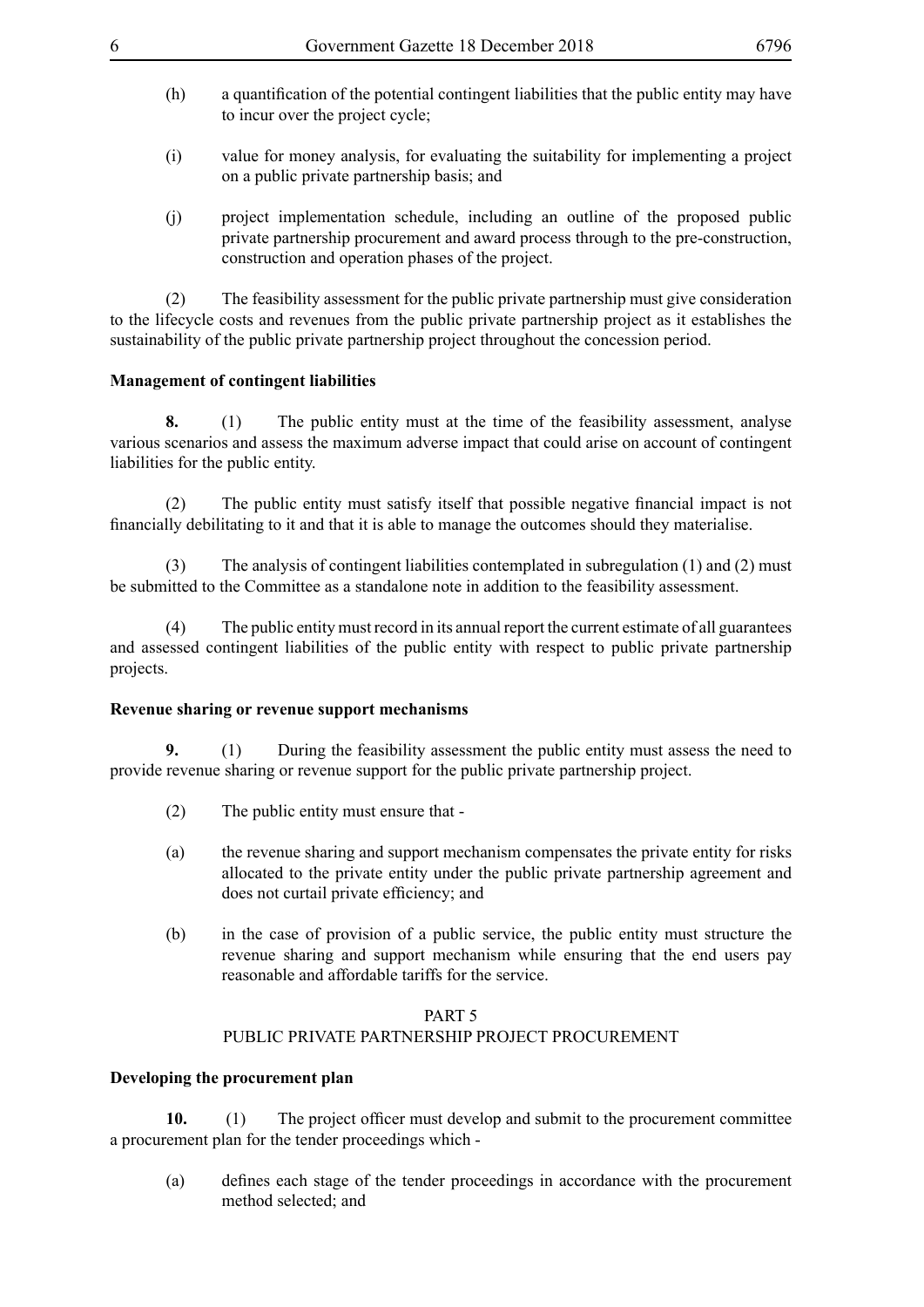(b) prepares a schedule of the tender proceedings.

(2) The public entity must make the schedule referred to in subregulation (1)(b) public on its website.

(3) If the tender proceedings are not completed within the schedule referred to in subregulation (1)(b), the public entity must record in writing its reasons and provide a revised timeline for the completion of the tender proceedings to the procurement committee.

## **Constitution of procurement committee**

**11.** (1) In terms of section 19 of the Act the public entity must establish a procurement committee for the evaluation of applications and bids and to recommend results of the procurement process to the accounting officer.

(2) The procurement committee referred to in subregulation (1) must comprise of not less than three and not more than five persons of suitable seniority within or from another public entity appointed in writing by the accounting officer.

(3) Persons appointed to the procurement committee must be suitably qualified, fit and proper persons, having the knowledge, skills and experience relevant to the public private partnership project.

(4) The accounting officer must appoint one of the members of the procurement committee referred to in subregulation (1) as chairperson.

## **Form of communication in procurement documents**

**12.** (1) Communication between applicants and bidders and the public entity must be in a form that provides a record of the content of the communication.

(2) Any document, notification, decision or any other information produced in the course of the procurement process and communicated as required under the Act or in the course of a meeting or forming part of the record of procurement proceedings must be in a form that serves as a record of the content of the information and that is accessible so as to be usable for subsequent reference.

## **Publication of advertisement or notification of procurement documents**

**13.** (1) The public entity must publish the advertisement or notification of the procurement documents in at least two daily newspapers in national circulation in Namibia, of which at least one daily newspaper must be in English.

(2) Based on the nature of the procurement and the prospective applicants, the public entity may, at its discretion, issue the advertisement or notification of the procurement documents in newspapers of regional and international circulation.

(3) The procurement documents must be formulated in English.

(4) The public entity must publish the advertisement or notification of the procurement documents on its own website and on any centralised procurement website of Government.

(5) The public entity must publish any additions or corrections, following an advertisement or notification of the procurement documents in the same daily newspapers in which the advertisement or notification was issued and on its own website and any centralised procurement website of Government.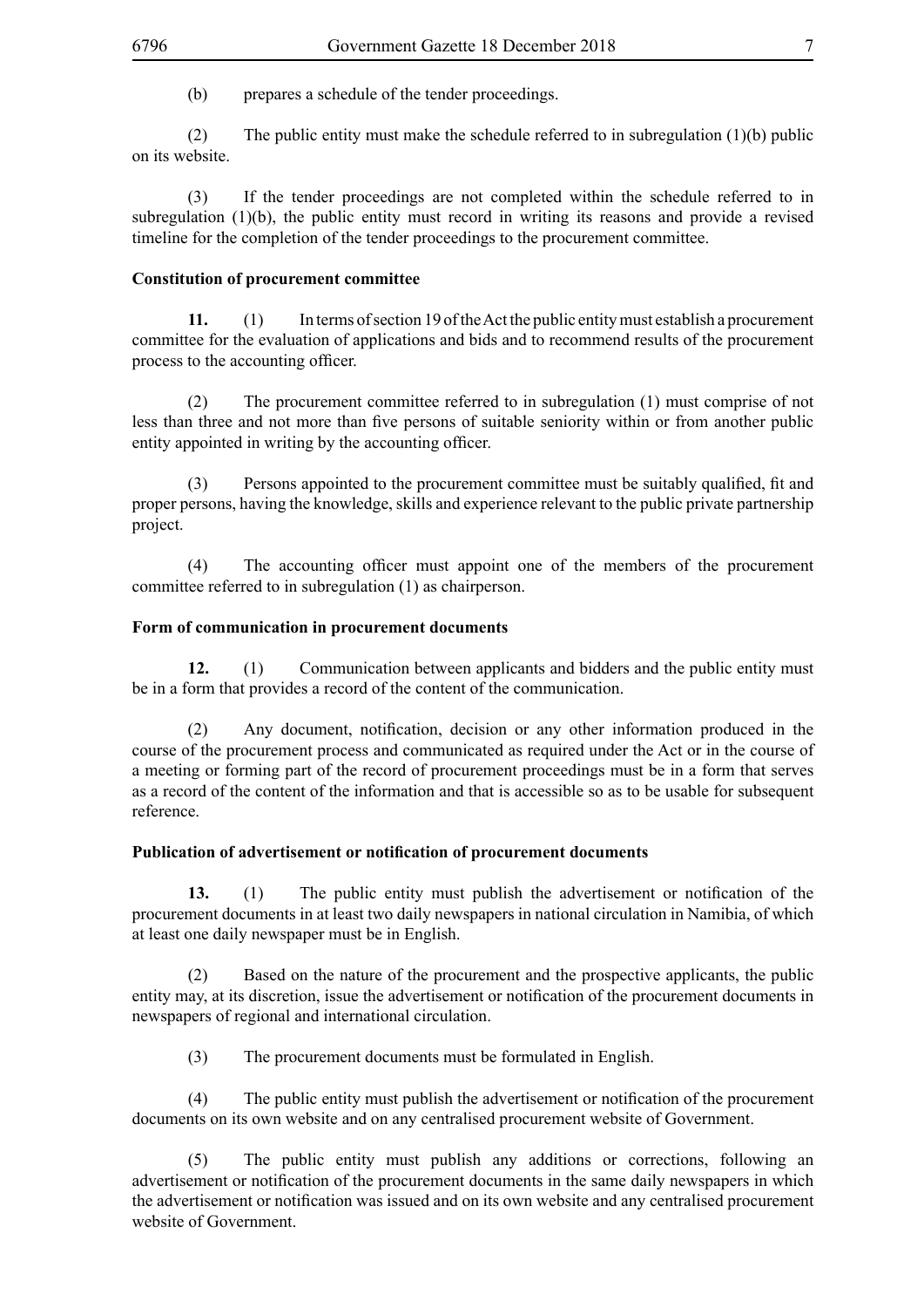(6) Once advertisement of the procurement documents is published, the public entity must make available the corresponding procurement documents in the manner, form, place, date and time and such other conditions as may be specified in the advertisement.

## **Preparation of the request for qualification**

- **14.** (1) The public entity must prepare the request for qualification.
- (2) The public entity must ensure that -
- (a) the request for qualification contains sufficient information to allow potential applicants to form a view on whether they have sufficient capabilities, and
- (b) the information requested from the applicants is such that the public entity would be able to evaluate the applicants.

## **Contents of request for qualification**

- **15.** The request for qualification document must contain -
- (a) a description of the public private partnership project and the project structure;
- (b) the conditions of eligibility of applicants, the information sought from applicants for qualification and the form and procedure of the application;
- (c) a description of the parameters and method of evaluating qualification of applicants and the objective of the evaluation should be to identify suitable applicants that have the requisite capability to take up the public private partnership project; and
- (d) the criteria or conditions, if any, for the disqualification of applicants.

## **Number of applications**

**16.** An applicant applying individually or as a lead member of a joint venture of entities must not submit any other application under the same public private partnership project either individually, as a lead member or as a member of a joint venture of entities.

## **Qualifying criteria for evaluation of request for qualification application**

**17.** (1) The qualifying criteria used by the public entity to evaluate the application to the request for qualification must be objective, reasonable, unambiguous and must be clearly stated in the request for qualification.

- (2) The qualifying criteria must cover the following aspects of the applicant -
- (a) ability to deliver against the physical aspects of the public private partnership project and its ability and track record in delivering services under long-term contractual arrangements;
- (b) experience and track record in delivering projects of similar nature, defined in terms of any or all of the following, based on the nature of the public private partnership project -
	- (i) minimum number of projects of more than a specified capacity developed, constructed or operated;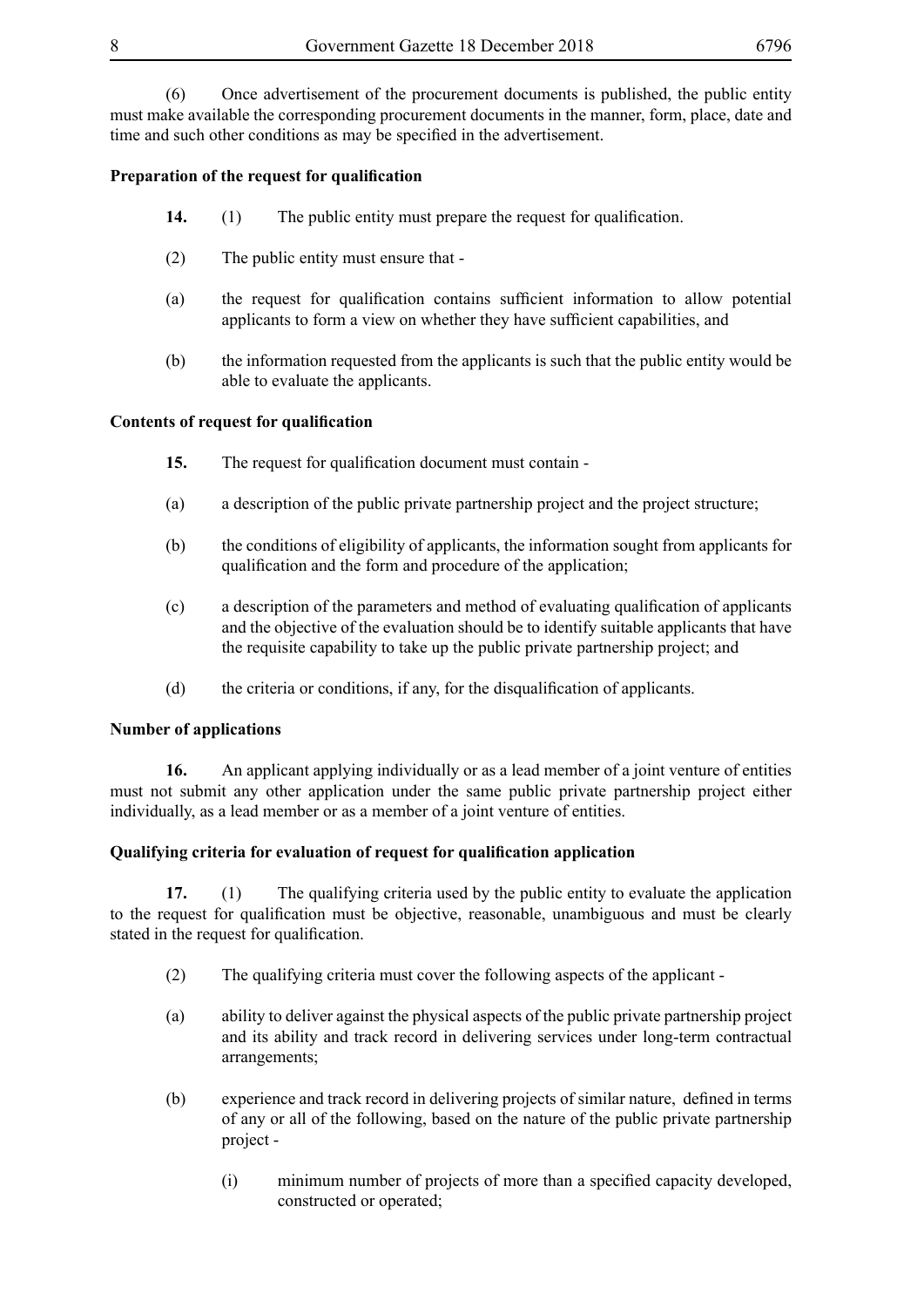- (ii) minimum number of projects of more than a specified project value developed, constructed or operated;
- (iii) minimum number of contracts for operation and maintenance of similar facility; and
- (iv) any other criteria suitable for the need of the public private partnership project;
- (c) the capability of the applicant to invest the capital and secure adequate funds that would be needed for the public private partnership project, defined in terms of any or all of the following -
	- (i) net worth of the applicant defined as the sum of subscribed and paid up equity and reserves from which must be deducted the sum of revaluation reserves, miscellaneous expenditure not written off and reserves not available for distribution to equity shareholders;
	- (ii) average annual turnover defined as the simple average of sales figures of the applicant for the immediately preceding three years derived from audited financial statements;
	- (iii) average net cash accrual defined asthe sum of profit aftertax and depreciation for the immediate preceding three years derived from audited financial statements;
	- (iv) any other criteria suitable for the need of the public private partnership project; and
- (d) the ability of the applicant to support the contractual arrangements over the contract term.

(3) Based on the nature of the public private partnership project, the public entity may, in addition to the criteria referred to in subregulation (2), specify qualifying criteria in relation to -

- (a) a proposed team of experts, if the public private partnership project requires specialised technical expertise; and
- (b) the experience of the applicant or the proposed team for working in local conditions.

#### **Contents of request for proposal**

- **18.** (1) The request for proposal must have the following components -
- (a) a detailed description of the public private partnership project and the project scope;
- (b) a project information memorandum providing such information to bidders that is adequate for them to evaluate the public private partnership project and estimate their financial offer, including, but not limited to -
	- (i) project objectives and rationale;
	- (ii) site details;
	- (iii) role and responsibility of key stakeholders;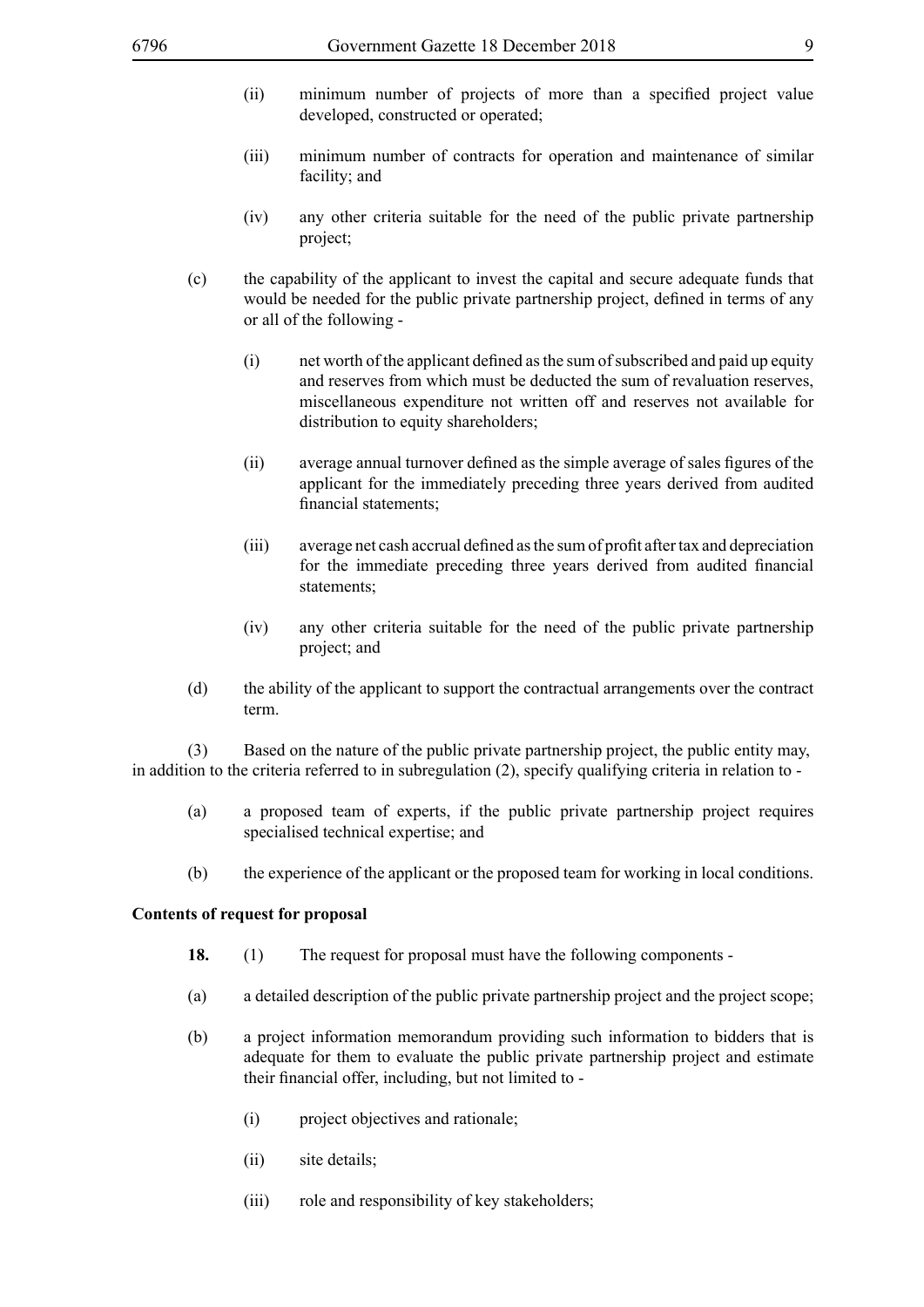- (iv) project scope in line with subregulation (2); and
- (v) output specification;
- (c) instructions to bidders including all procedures, terms and conditions to be followed by bidders for submission of bids and the public entity in accepting and evaluating the bids; and
- (d) the draft public private partnership agreement which governs the contractual relations between the private entity and public entity which must include -
	- (i) rights and obligations of contracting parties;
	- (ii) definition of the subject matter of the agreement;
	- (iii) payment terms;
	- (iv) performance obligations;
	- (v) defaults and their consequences;
	- (vi) events of termination;
	- (vii) any restrictions related to change in ownership; and
	- (viii) contract exit provisions, including hand back of project assets.

(2) To the extent practicable, the description of the public private partnership project and project scope must be objective, functional and set out the relevant technical, quality and performance characteristics expected.

(3) The request for proposal must have no reference to a particular trademark or trade name, patent, design or type, specific origin of producer unless there is no sufficiently precise or understandable way of describing the characteristics of the project scope or specifications.

(4) In case of reference to trade names or related specific descriptions referred to in subregulation (3), a phrase such as "or equivalent" must be included to allow sufficient flexibility to **bidders** 

## **Evaluation criteria for proposals**

**19.** (1) For the purposes of this regulation, "technical" and "quality" means all project factors under evaluation other than the financial criteria or preference elements.

- (2) The criteria for evaluation of proposals must be -
- (a) a quality and cost based selection approach where values are assigned to technical proposals, financial offer and other evaluation criteria; or
- (b) evaluation of the best financial offer.

(3) The financial offer criteria for a public private partnership project may be one or a combination of the following -

(a) lowest contract value;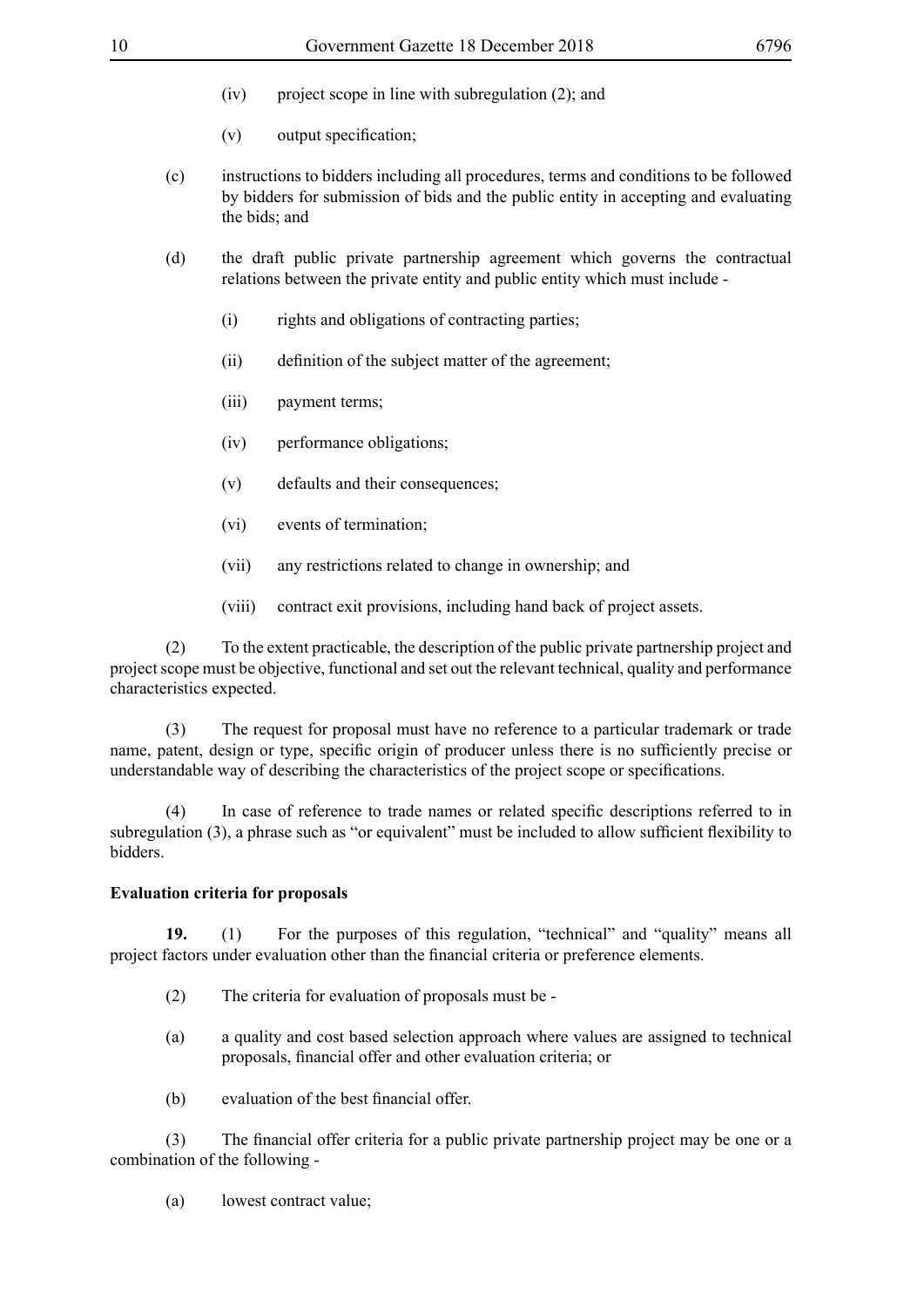- (b) lowest bid in terms of the present value of user fees;
- (c) highest revenue share to the Government;
- (d) highest upfront fee;
- (e) shortest concession period;
- (f) lowest present value of the subsidy;
- (g) lowest capital cost and operation and management cost for projects having a definite scope;
- (h) highest equity premium;
- (i) lowest quantum of state support solicited in present value;
- (j) lowest net present value of payments required from the Government; or
- (k) other suitable selection criteria as the Committee may approve, allow or prescribe.

## **Eligibility of bidders**

20. (1) A bidder may be a single entity or joint venture of entities.

(2) A bidder applying individually or as a lead member of an association of entities, may not submit more than one bid under the same public private partnership project procurement activity either individually, as a lead member or as a member of another association.

## **Disqualification of bidders**

**21.** (1) The public entity may disqualify a bidder if it finds at any time that a bid is inaccurate or incomplete in a material respect.

(2) The public entity may not disqualify a bidder on the ground that the bid was inaccurate or incomplete in a non-material respect.

(3) A bidder may be disqualified if it fails to promptly remedy non-material deficiencies as contemplated in subregulation (2) upon request by the public entity.

(4) The public entity must disqualify a bidder from the tender proceedings if it is of the view that -

- (a) the bidder has offered, given or agreed to give, directly or indirectly, to any current or former officer or staff member of the public entity or other governmental institution -
	- (i) a gratuity in any form;
	- (ii) an offer of employment; or
	- (iii) any other thing of service or value,

so as to influence an act, decision of or procedure followed by the public entity in connection with the procurement proceedings;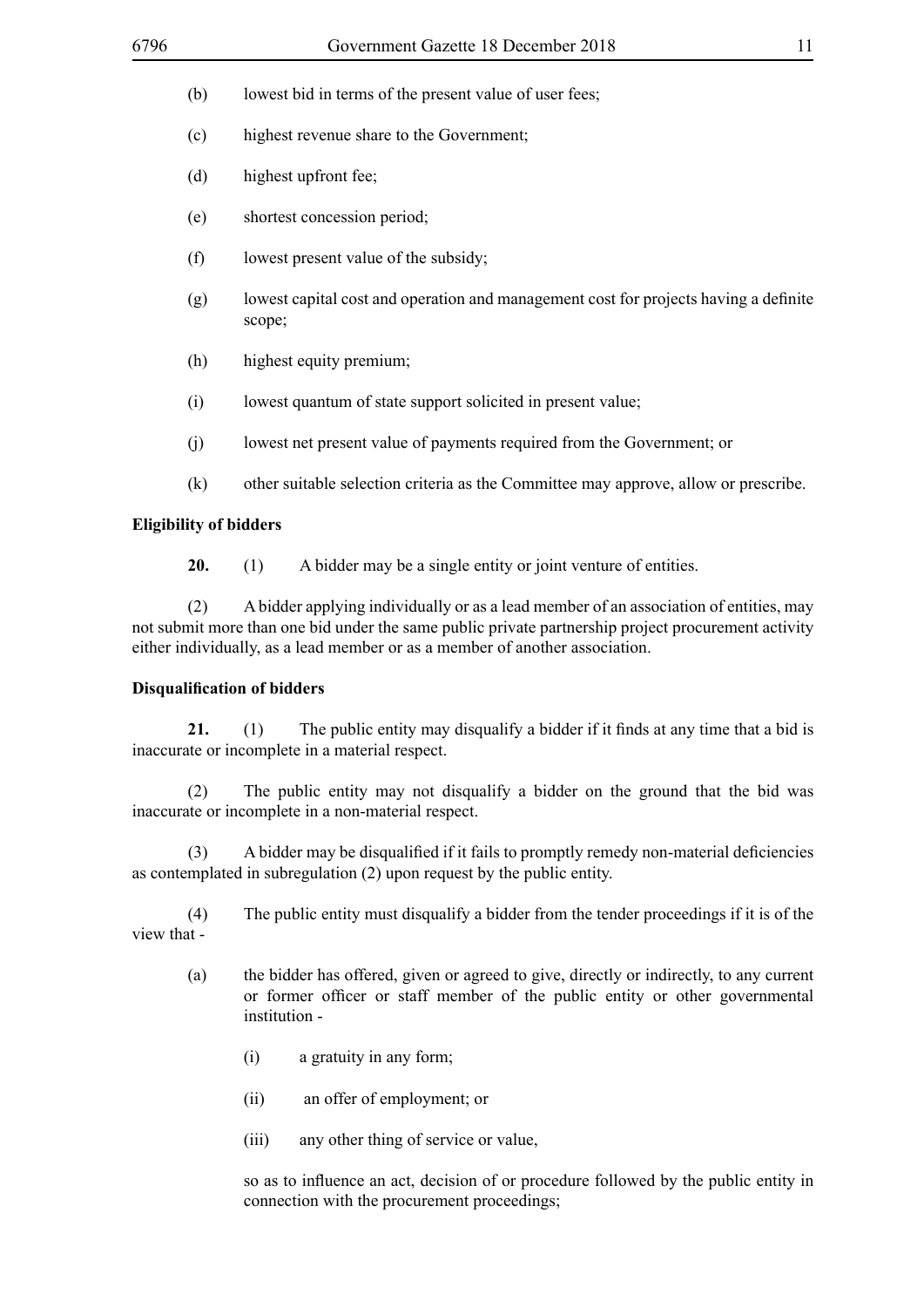- (b) a conflict of interest exists in terms of regulation 22;
- (c) the bidder has submitted a false certificate of no conflict of interest, in the event that such certificate is required by the public entity;
- (d) the bidder has made a material misrepresentation;
- (e) one or more of the qualification criteria have not been met by the bidder; or
- (f) the bidder is not in good standing with Inland Revenue of the Ministry of Finance.

(5) Any decision of the public entity to disqualify a bidder and the reasons must be included in the record of the tender proceedings and be promptly communicated to the bidder concerned.

(6) If the preferred bidder is disqualified after the bids have been opened and evaluated, the public entity may -

- (a) invite the remaining bidders to match financial offer of the preferred bidder in case their financial offer was adverse or scored lower than the preferred bidder or resubmit their bids in accordance with the request for proposal; or
- (b) take any such measure as may be considered necessary in the sole discretion of the public entity, including annulment of the tender proceedings.

## **Conflict of interest**

- **22.** (1) The public entity may determine that a bidder has a conflict of interest if -
- (a) any other bidder or its lead member have substantive common controlling shareholders or other ownership interest except ownership by a bank, insurance company, pension fund or a public financial institution;
- (b) a bidder or its lead member is also a member of another bidder;
- (c) the bidder or its lead member receives, has received or has provided, or is providing any direct or indirect subsidy, grant, concessional loan or subordinated debt from or to any other bidder or its lead member;
- (d) the bidder or its member has a relationship with another bidder or its member, directly or through a common third party that puts either or both of them in a position to have access to each other's information about, or to influence the bid of either or each other;
- (e) the bidder or its member has participated as a consultant to the public entity in the preparation of any documents, design or technical specifications of the public private partnership project; or
- (f) any legal, financial or technical adviser of the public entity in relation to the public private partnership project is engaged by the bidder, its members or third parties in matters related to or incidental to the public private partnership project.
- (2) This regulation does not apply where the transaction adviser -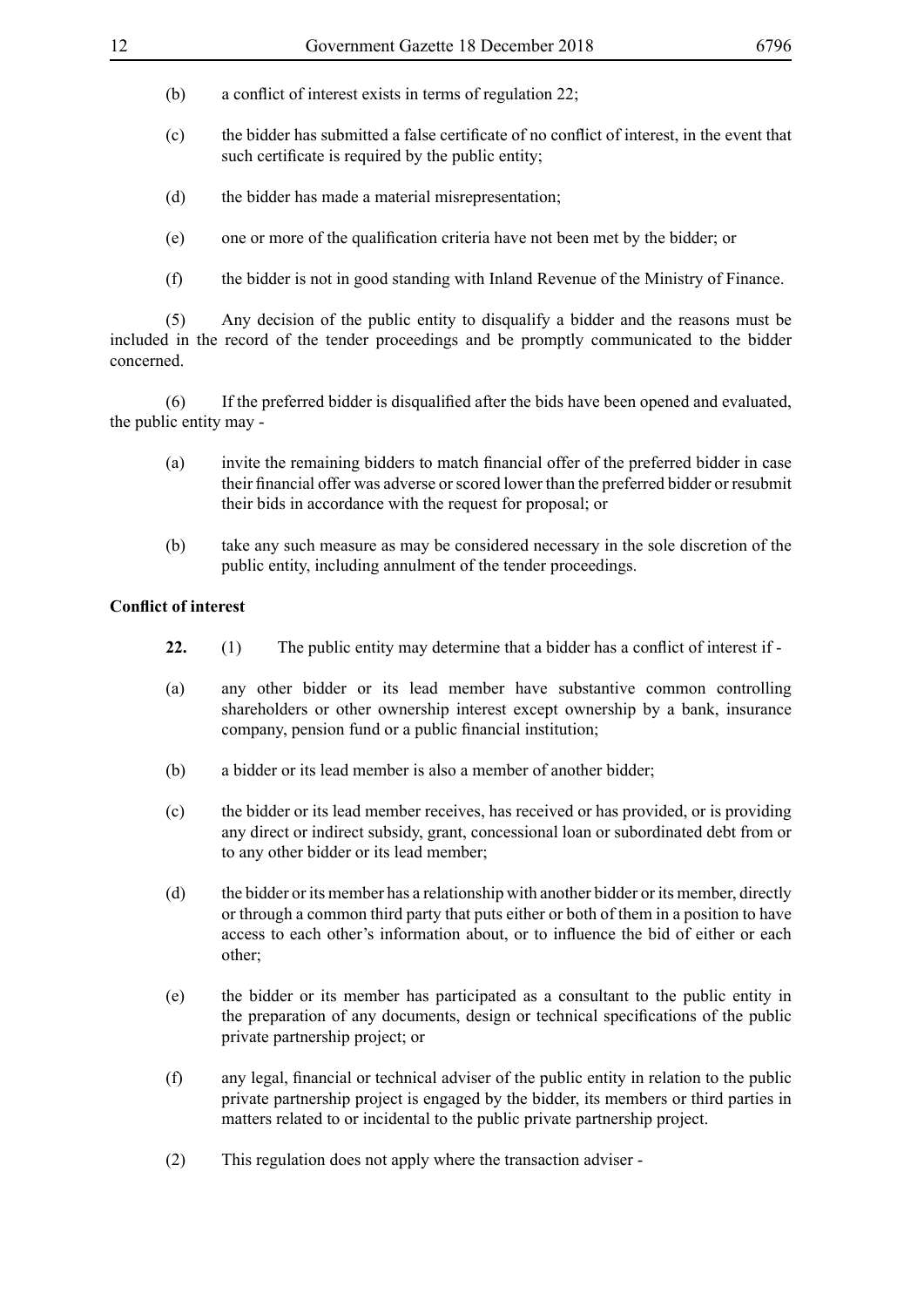- (a) was engaged by the bidder, its members or any other third parties in the past but such engagement expired or was terminated six months prior to the date of issue of concerned procurement document; or
- (b) is engaged within a period of three years from the date of commercial operation of the public private partnership project.

#### **Security deposit for bidders**

**23.** (1) The bidders will be required to provide a bid security to the public entity in the form of -

- (a) bank guarantee;
- (b) an on-demand bank deposit; or
- (c) equivalent security that is considered suitable for this purpose.

(2) The procurement documents must specify any requirements for securities to be provided by bidders.

- (3) The bid security is forfeited if the bidder -
- (a) withdraws its bid after the due date for submission of bids;
- (b) following the opening of bids, withdraws its bid before expiration of the period of effectiveness of the bid;
- (c) fails to furnish the required performance security at the time of award of the public private partnership agreement; or
- (d) stands disqualified in terms of regulations  $21(4)(a)$ ,  $21(4)(b)$  or  $21(4)(c)$ .

(4) The bid security is valid for a period not less than 60 working days after the finalization of the procurement process in order to provide the public entity sufficient time to act if the security is to be called.

(5) The public entity must release the bid securities of bidders who have not been selected not later than 20 working days after the award of the public private partnership project.

(6) The bid security of the private party is discharged when it has furnished the required performance security.

#### **Acceptance or rejection of bids**

**24.** (1) The public entity may at its discretion accept or reject all bids or annul the tender proceedings, without incurring any liability or any obligation in respect of such acceptance, rejection or annulment.

(2) Where the public entity rejects or annuls all the bids, it may, in its discretion, invite all bidders to submit fresh bids.

(3) The public entity may reject a bid if the bidder does not comply with any provisions of the request for proposal or does not provide, within the time specified by the public entity, any supplemental information sought by the public entity for evaluation of the bid.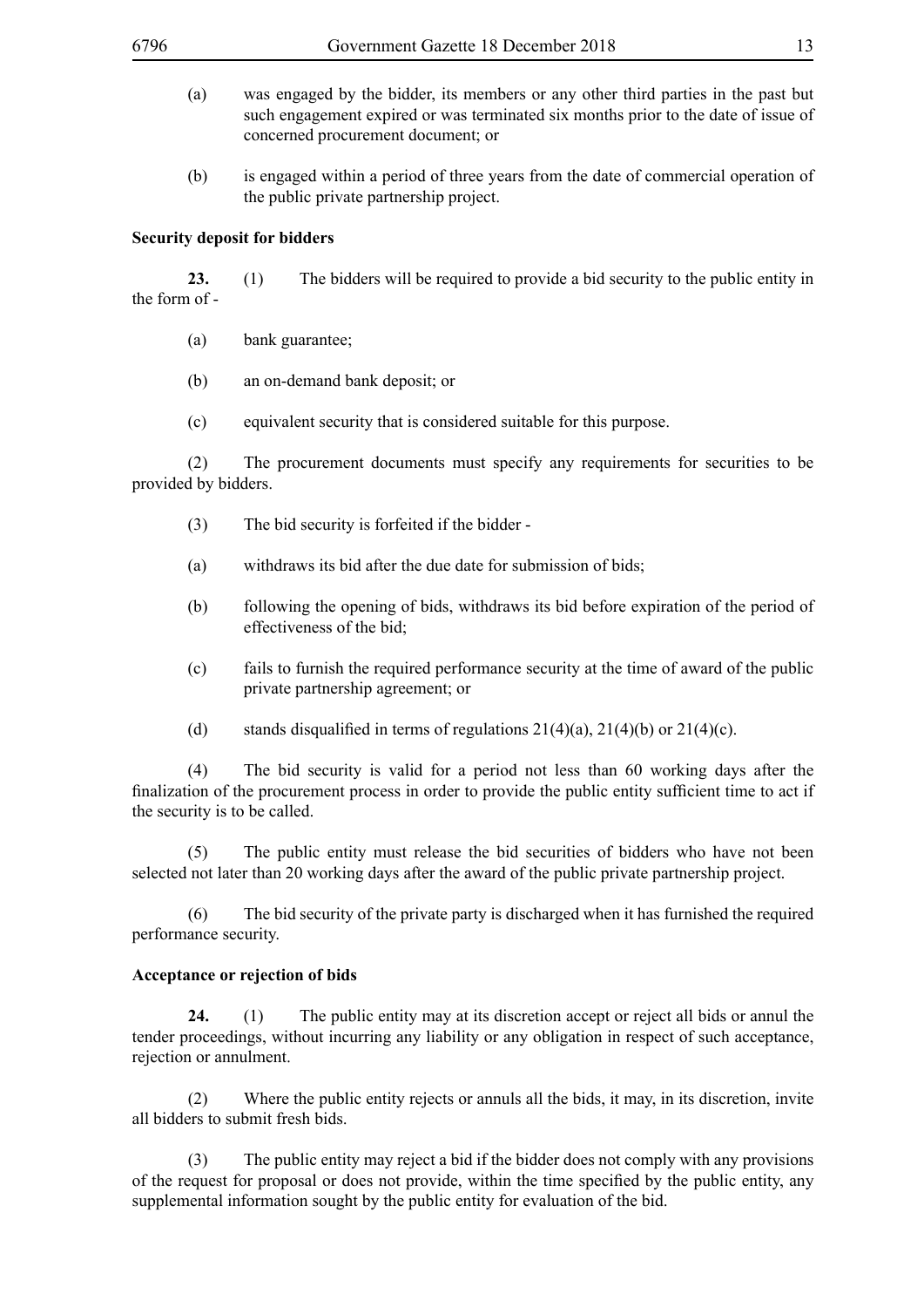(4) If the bid of the preferred bidder is rejected after the bids have been opened and evaluated, the public entity may -

- (a) invite the remaining bidders to match the financial offer of the preferred bidder or resubmit their bids in accordance with the request for proposal; or
- (b) take any such measure as may be considered appropriate in the sole discretion of the public entity, including annulment of the tender proceedings.

## **Pre-submission meeting**

**25.** (1) After issuing of the request for qualification or request for proposal the public entity may organise a pre-submission meeting for the purpose of clarifying the queries and understanding the concerns of bidders.

(2) The public entity must consider comments and suggestions provided by the bidders in the pre-submission meeting and, where appropriate, revise the procurement documents.

(3) The pre-submission meeting referred to in subregulation (1) is not a substitute for any other manner of communication of queries by bidders.

(4) The project officer must maintain the minutes and list of attendees of the presubmission meeting and circulate the same to all attendees.

## **Manner, place and due date for submission of bids**

**26.** The public entity -

- (a) must specify in the procurement documents, the manner, place and due date for submission of bids, including the name and postal address of the person concerned to whom the bids are to be sent;
- (b) may allow and accept electronic submission of bids through a website if such a facility is available, digital storage media or email to a dedicated and secured email; and
- (c) may, prior to the due date, extend the due date in its discretion and must publish notice of an extension in the manner referred to in regulation 13.

## **Confidentiality**

**27.** (1) The public entity must treat all information submitted as part of a bid, with confidentiality and will require all those who have access to such material to treat the same with confidentiality.

- (2) The public entity may disclose confidential information only if  $-$
- (a) directed to do so by any statutory entity that has the power under law to require disclosure;
- (b) disclosure is to enforce or assert any right or privilege of the statutory entity or the public entity; or
- (c) it is required to disclose by law or in connection with any legal process.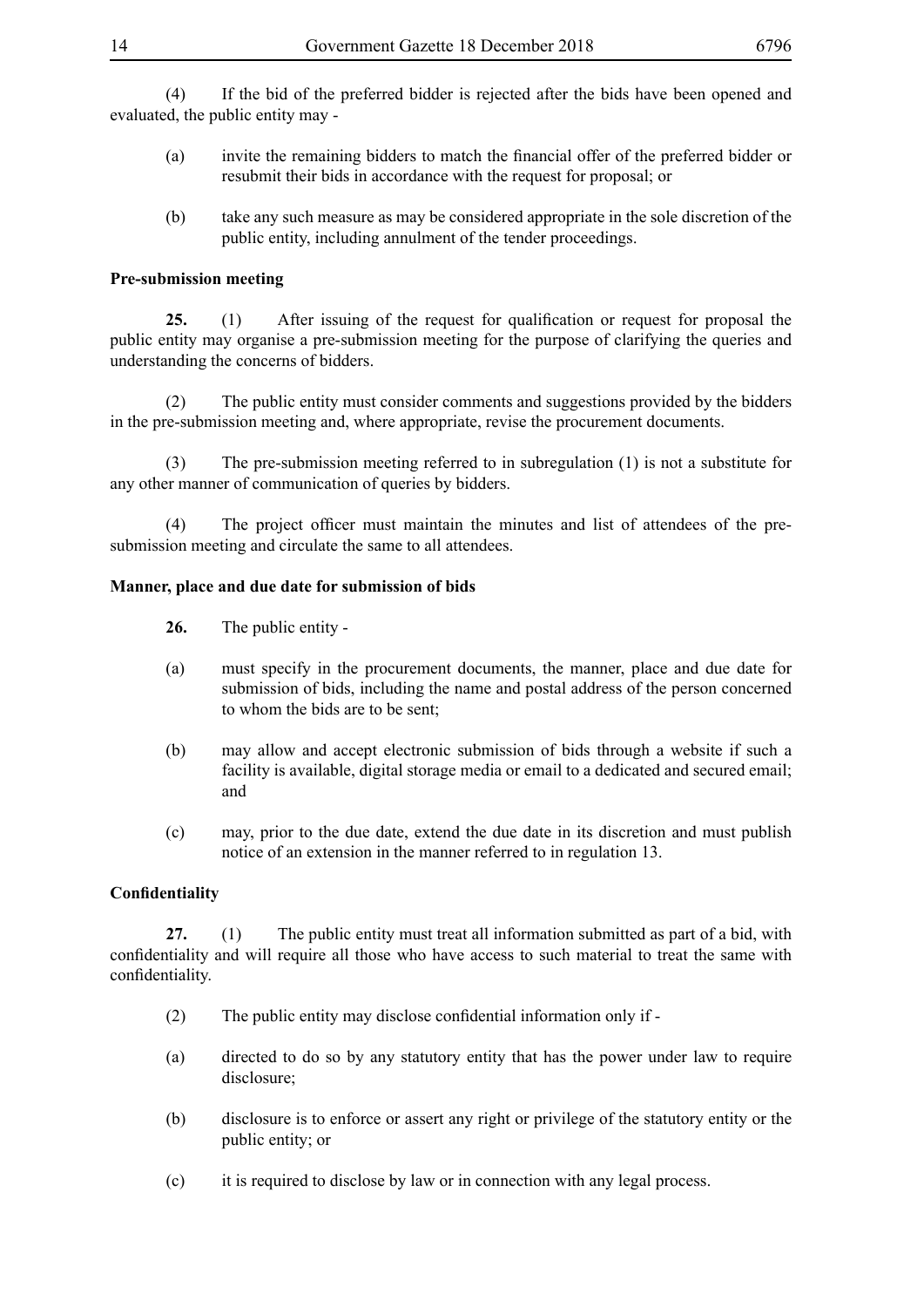## **Record of tender proceedings**

- **28.** The record of tender proceedings must contain the -
- (a) subject matter of the procurement process;
- (b) basic information of bidders, including names, addresses, authorized representatives;
- (c) statement of the reasons and circumstances relied upon by the public entity for decisions as part of the procurement process;
- (d) a summary of requests for clarification and the responses;
- (e) statement of reasons for rejection of bids; and
- (f) principle terms of the public private partnership agreement.

## **Treatment of sole bid**

**29.** (1) Where the competitive bidding process results into a sole bid, the public entity must -

- (a) accept the sole bid, with the concurrence with the Committee, if the procurement committee is of the opinion that retendering will not yield more bids and there is a clear value for money in accepting the sole bid; or
- (b) reject the sole bid.

(2) Where the sole bid is accepted, the public entity may negotiate with the bidder to ascertain better terms for the public entity provided these negotiations result in better terms for the public entity than those outlined in original proposal.

## **Treatment of speculative bids**

**30.** (1) The public entity may consider a financial offer as speculative if it is abnormally high or low with reference to -

- (a) the value for money analysis;
- (b) other bids received; or
- (c) such other consideration as it may consider appropriate.

(2) If the public entity considers a financial offer to be speculative in accordance with subregulation (1), it must request in writing the details of the financial offer that it considers relevant, which may include -

- (a) the economics of the construction method, processes or the services provided;
- (b) the technical solutions chosen or any exceptionally favourable conditions available to the bidder;
- (c) the originality of the work, supplies or services proposed by the bidder;
- (d) compliance with applicable laws;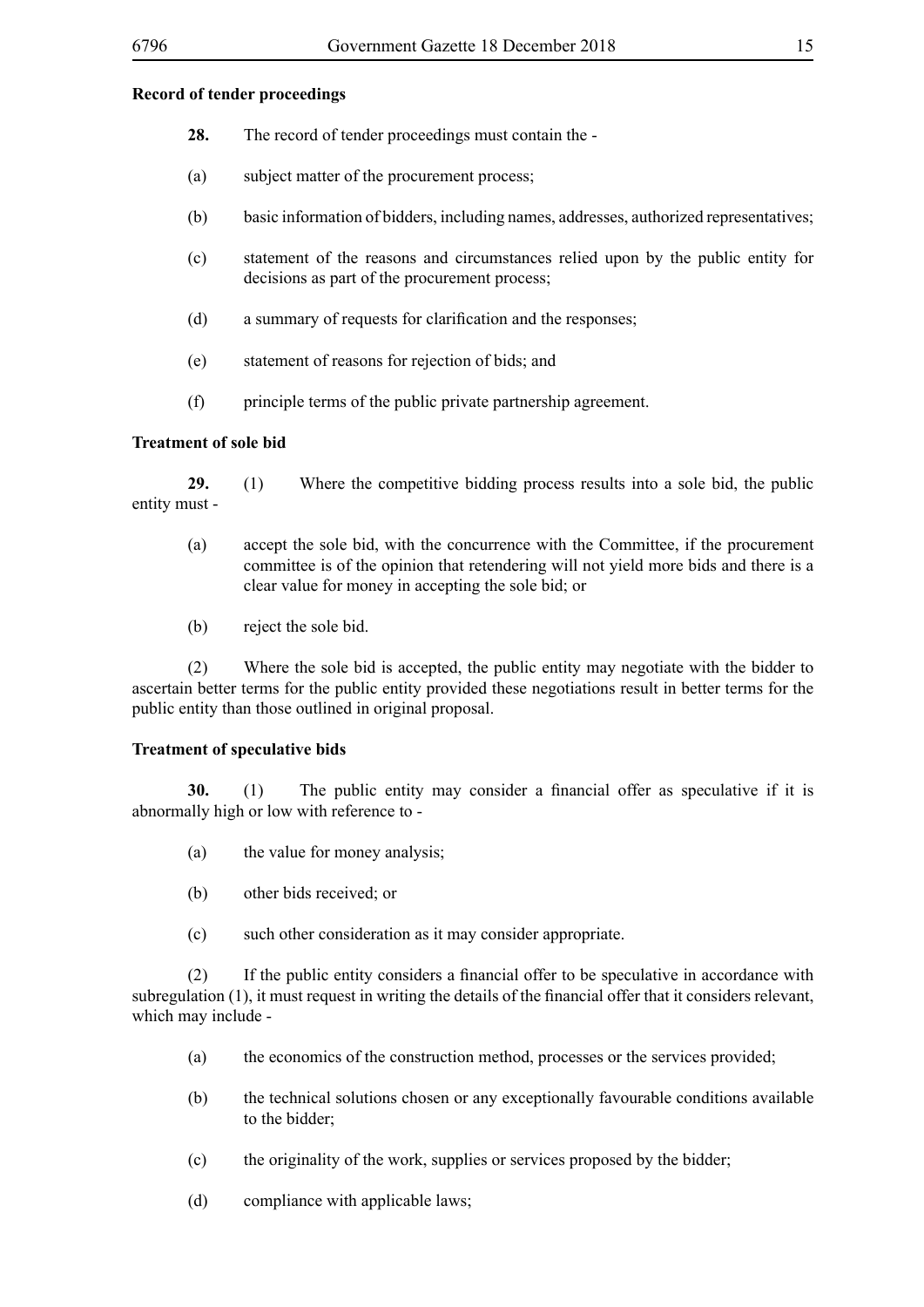- (e) assumptions relating to grant, aid or concessions; and
- (f) revenue and expense projections including, input cost, capacity utilization, usage, tariff, traffic, inflation, foreign exchange, interest rate and growth.

(3) The public entity must permit the bidder concerned to make a representation in support of its financial offer with any such information as the bidder may consider necessary or relevant.

(4) If the public entity considers the bid speculative on the basis of the information and representation referred to in subregulation (1), the public entity must seek an opinion on the bid from an independent evaluator appointed by the public entity.

(5) The independent evaluator appointed by the public entity must be from outside the public sector and must be suitably qualified with the knowledge, skills and experience relevant to the public private partnership project.

(6) If following the opinion referred to in subregulation (4), the public entity continues to consider the bid speculative, it must seek approval from the Committee to reject the bid.

(7) If approval in terms of subregulation (6) is granted by the Committee, the public entity must reject the speculative bid.

(8) The decision and reasons of the public entity to reject a bid in accordance with subregulation (7) and all communications with the bidder in terms of this regulation must be included in the record of the tender proceedings and promptly communicated to the bidder concerned.

## **Data room**

**31.** (1) The public entity must maintain a data room where all project specific information relevant to the bid are kept.

(2) All bidders are allowed to access the data room during working hours and permitted only to review documents that otherwise are not allowed to be distributed.

(3) The data room may be either at a single location or a virtual data room through a secure website, for a limited period of time.

(4) The location, systems and rules for accessing the data room must be stated in the request for proposal.

#### **Site visit**

**32.** (1) If the public private partnership project involves important site-related issues, a site visit must be organised early in the request for proposal stage.

(2) All bidders must be invited to undertake the site visit.

## PART 6 PROJECT IMPLEMENTATION

#### **Functions and responsibilities of management team**

**33.** (1) All members of the management team must visit the project site as required and must interact with the project beneficiaries and user representatives during such visits.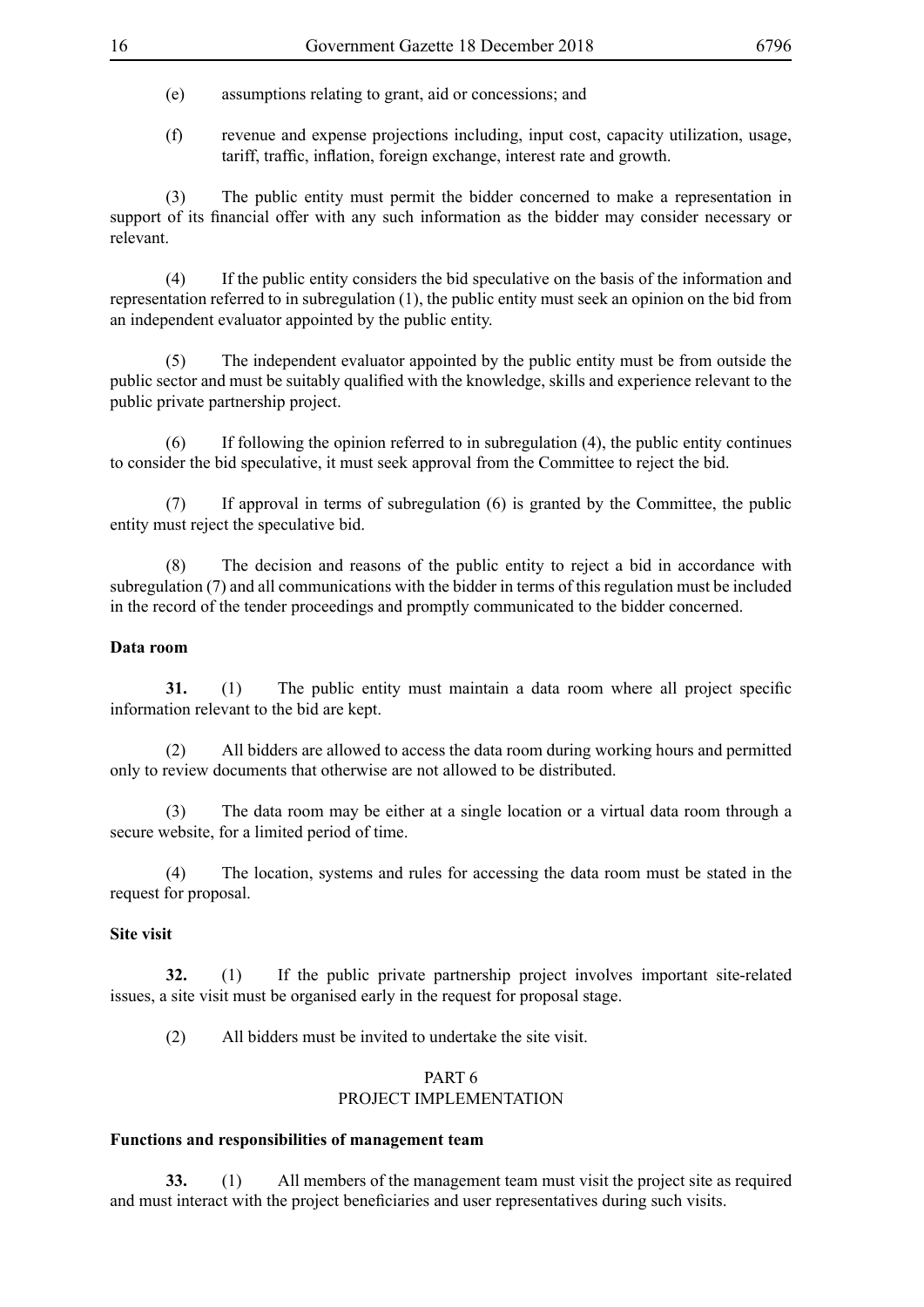| 6796                                                                | Government Gazette 18 December 2018<br>17                                                                                                                                                                                              |
|---------------------------------------------------------------------|----------------------------------------------------------------------------------------------------------------------------------------------------------------------------------------------------------------------------------------|
| (2)                                                                 | The responsibilities of the management team includes -                                                                                                                                                                                 |
| (a)                                                                 | overseeing adherence to timelines and other obligations specified in public private<br>partnership agreement;                                                                                                                          |
| (b)                                                                 | overseeing adherence to the performance standards specified in the public private<br>partnership agreement;                                                                                                                            |
| (c)                                                                 | overseeing adherence to reporting procedures between the private entity and the<br>public entity, including a project management information system;                                                                                   |
| (d)                                                                 | periodic measurement and testing as required under the public private partnership<br>agreement;                                                                                                                                        |
| (e)                                                                 | remedial measures and action plan for curing defaults;                                                                                                                                                                                 |
| (f)                                                                 | imposition of penalties in the event of default;                                                                                                                                                                                       |
| (g)                                                                 | progress of ongoing disputes and arbitration proceedings, if any;                                                                                                                                                                      |
| (h)                                                                 | tracking the events that could lead up to invocation of contingent liabilities; and                                                                                                                                                    |
| (i)                                                                 | compliance with instructions of the public entity or the independent expert.                                                                                                                                                           |
| (3)                                                                 | The management team must provide a periodic report to the public entity on issues<br>covered under subregulation (2).                                                                                                                  |
| Disqualification for appointment as a member of the management team |                                                                                                                                                                                                                                        |
| 34.<br>the person -                                                 | A person does not qualify for appointment as a member of the management team, if                                                                                                                                                       |
| (a)                                                                 | is a member of Parliament, a regional council or local authority council;                                                                                                                                                              |
| (b)                                                                 | has been convicted of, in Namibia or elsewhere, theft, fraud, forgery or perjury,<br>an offence under any law on corruption or any other offence involving dishonesty<br>during the period of 10 years before the date of appointment; |

- (c) is an un-rehabilitated insolvent;
- (d) has under any law been declared to be of unsound mind; or
- (e) has been removed from an office of trust during the period of 10 years before the date of appointment.

## **Appointment of independent expert**

**35.** The public entity may appoint an independent expert to assist the management team in the implementation of the public private partnership agreement.

## **Exit strategy for continued service delivery**

**36.** (1) The public entity must ensure that the public private partnership agreement provides for an exit strategy for public private partnership projects which includes -